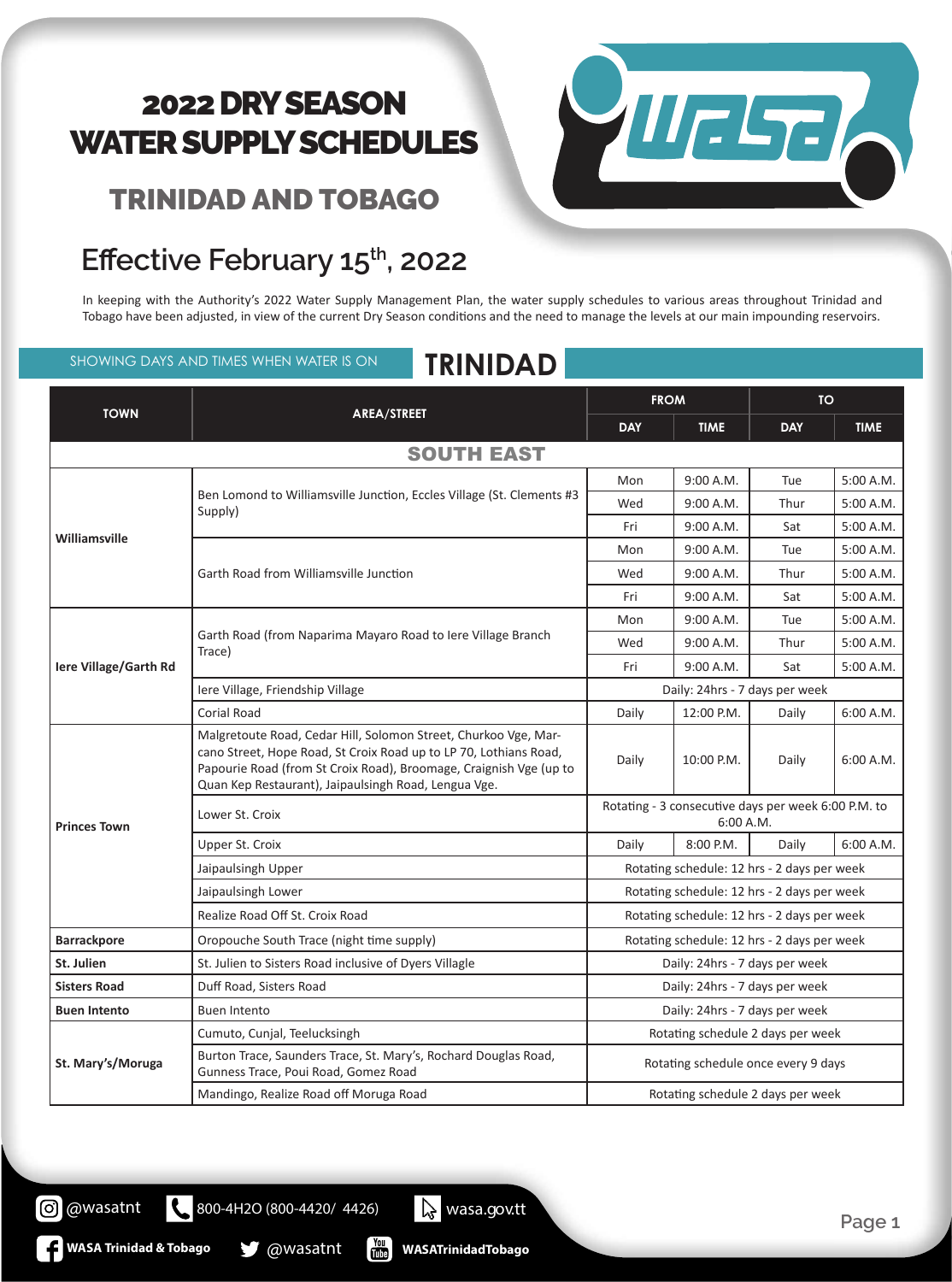TRINIDAD AND TOBAGO

Effective February 15<sup>th</sup>, 2022

SHOWING DAYS AND TIMES WHEN WATER IS ON **TRINIDAD** 



|                                             | ININIDAD                                                                                   |                                     |             |            |             |  |
|---------------------------------------------|--------------------------------------------------------------------------------------------|-------------------------------------|-------------|------------|-------------|--|
| <b>TOWN</b>                                 |                                                                                            | <b>FROM</b>                         |             | <b>TO</b>  |             |  |
|                                             | <b>AREA/STREET</b>                                                                         | <b>DAY</b>                          | <b>TIME</b> | <b>DAY</b> | <b>TIME</b> |  |
|                                             | <b>SOUTH EAST</b>                                                                          |                                     |             |            |             |  |
| <b>Moruga (Trinity WTP</b><br>Supply)       | Edward Trace, Penal Rock Road                                                              |                                     |             |            |             |  |
|                                             | Cachippe                                                                                   | Rotating schedule once every 9 days |             |            |             |  |
|                                             | Basseterre, Bois Jean Jean                                                                 |                                     |             |            |             |  |
|                                             | La Lune                                                                                    |                                     |             |            |             |  |
|                                             | Marac                                                                                      |                                     |             |            |             |  |
|                                             | La Ruffin                                                                                  |                                     |             |            |             |  |
|                                             | Gran Chemin                                                                                |                                     |             |            |             |  |
| 6th Company Road                            | 6th Company Road Moruga, Nc Nish Road                                                      | Rotating schedule 2 days per week   |             |            |             |  |
| <b>Hindustan</b>                            | Hindustan, Nagee Road, Frederick Settlement, Martiste Road,<br>Newtown                     | Rotating schedule 1 day per week    |             |            |             |  |
| Craignish                                   | Craignish (from Quan Kep Restaurant to Petit Cafe)                                         | Rotating schedule 2 days per week   |             |            |             |  |
|                                             | Petite Cafe Jct to Hindustan including all side streets                                    | Rotating schedule 2 days per week   |             |            |             |  |
|                                             | Hindustan Junction to LP 450 Monkey Town Third Branch                                      | Rotating schedule 2 days per week   |             |            |             |  |
|                                             | Petite Cafe Junction to Chanda Trace along Moruga Road                                     | Rotating schedule 2 days per week   |             |            |             |  |
| <b>New Grant</b>                            | Chanda Trace to Madingo Junction                                                           | Rotating schedule 2 days per week   |             |            |             |  |
|                                             | Matilda                                                                                    | 24/7                                |             |            |             |  |
|                                             | Fairfield                                                                                  | Rotating schedule 2 days per week   |             |            |             |  |
| <b>New Grant</b>                            | Sancho Road, Torrib Trace, Sisters Road, Knuckcheddy                                       | Rotating 5 days per week            |             |            |             |  |
| <b>Lower Naparima</b><br><b>Mayaro Road</b> | Road from New Grant Torrib Trace Junction to George Village up to<br><b>Police Station</b> | Daily: 24hrs - 7 days per week      |             |            |             |  |
|                                             | Corosal Road                                                                               | Tue                                 | 10:00 A.M.  | Wed        | 4:00 A.M.   |  |
|                                             | Mayo                                                                                       | Wed                                 | 10:00 A.M.  | Sat        | 4:00 A.M.   |  |
|                                             | Poonah                                                                                     | Daily: 24hrs - 7 days per week      |             |            |             |  |
|                                             | Riversdale, Morne Roche Quarry Road, Old Piparo Road                                       | Sat                                 | 10:00 A.M.  | Tue        | 10:00 A.M.  |  |
| Piparo, Whiteland,<br>Mayo                  | Piparo including Pascal Road, Stone Road, Dindial Road                                     | Rotating 5 days per week            |             |            |             |  |
|                                             | Morne Roche                                                                                | Sat                                 | 10:00 A.M.  | Tue        | 10:00 A.M.  |  |
|                                             | Crown Trace, Mungal Trace                                                                  | Tue                                 | 10:00 A.M.  | Wed        | 4:00 A.M.   |  |
|                                             | Hilltop                                                                                    | Wed                                 | 10:00 A.M.  | Thur       | 4:00 A.M.   |  |
|                                             | Hillview                                                                                   | Thur                                | 10:00 A.M.  | Fri        | 4:00 A.M.   |  |
|                                             | Sankarlal Trace                                                                            | Thur                                | 10:00 A.M.  | Sat        | 4:00 A.M.   |  |
|                                             | Guaracarite                                                                                | Thur                                | 10:00 A.M.  | Sat        | 4:00 A.M.   |  |

800-4H2O (800-4420/ 4426) wasa.gov.tt

**WASA Trinidad & Tobago @wasatnt** 

@wasatnt

**WASATrinidadTobago**

 $\begin{bmatrix} \gamma_{01} \\ \gamma_{11} \\ \gamma_{21} \end{bmatrix}$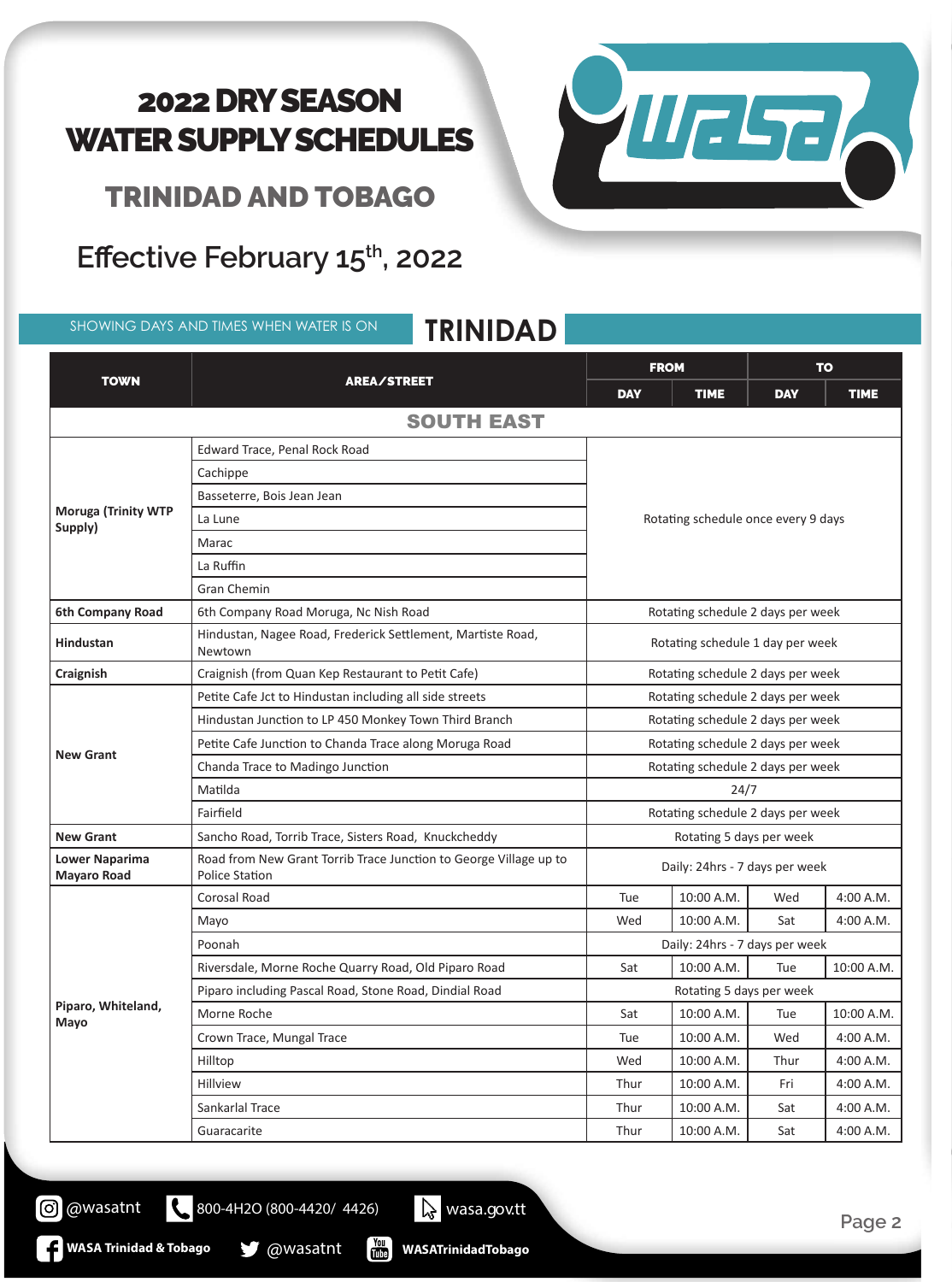Welsel

TRINIDAD AND TOBAGO

**Effective February 15th, 2022**

SHOWING DAYS AND TIMES WHEN WATER IS ON **TRINIDAD**

#### TOWN REALSTREET FROM TO DAY | TIME | DAY | TIME SOUTH EAST **Guayaguayare** Farnum Village, Seecharan Trace, Attawal Road, Quarry Road, Guarry Road, Rotating schedule: 24hrs - 1 day per week **Tabaquite/Brickfield** Brothers Road to Nap/Mayaro Road, Torrib Tabaquite Road, Brothers Rotating 4 days per week<br>Gangaram Trace **Rotating 4 days per week** Rio Claro Tabaquite Road up to Lp 85 Jeffers Crossing, John Trace  $\vert$  Rotating 4 days per week From Nariva Junction on the Tabaquite Road up to Alleyne Road | Daily: 24hrs- 5 day per week Quarry Road, Alleyne Road Rotating schedule: 24hrs - 2 days per week Tabaquite Main Road Daily: 24hrs- 5 day per week Tabaquite Side Streets (Carry Road, Quarry Road, Diaz Road, Motta Trace, Old Piparo Road) Trace, Old Piparo Road) Daily: 24hrs- 3 day per week Alleyne Road & Brasso Vernado Rotating schedule - 2 days per week Stone Road high point and Guaracara end point **Rotating schedule - 1 day per week** Los Attajos 610 Rotating schedule - 1 day per week **Tableland** From Lp 453 to 584 Naparima Mayaro Road Road Road Rotating schedule - 5 days per week LP 584 to LP 610 Naparima Mayaro Road (after Police Station), Rotating schedule - 4 days per week Manicou Trace, Warwell Road, William Smith Mantacool Road Road Rotating schedule - 2 days per week LP 610- LP 618 Naparima Mayaro Road **Robert Communist Communist Communist Communist Communist Communist Communist Communist Communist Communist Communist Communist Communist Communist Communist Communist Communist Communis** Mantacool 1st and 2nd Branch, Pooran Road, Ants Nest, Local Road, George Village Village Containers, Fourant Noad, Africs Nest, Locar Noad,<br>George Village Village Robert Village- North Trace, Williamsmith, Mantacool **Rotating schedule - 1 day per week Libertville** Campbell Trace, Pariag Trace, Old Mayaro Road, Ponderosa, Libertville, Valley View, Matthew Trace Rotating schedule - 2 days per week<br>Libertville, Valley View, Matthew Trace **Robert Village** LP 618 to LP 721 Nap/Mayaro Road, Nohar Road, Poole, Fonrose, Robert Village Rotating schedule - 2 days per week **Rio Claro/ Clearwater** Nap/Mayaro Road, Guayaguayare Road, Enid Village, El Guanapo, Napy Mayaro Road, Guayaguayare Road, Emd Vinage, El Guanapo, Rotating schedule - 4 days per week<br>Clearwater, Deep Ravine, Rio Claro/Mayaro Road. **Ecclesville Road/ Agostini** Ecclesville Road, Legendre Road, Mahabalsingh Road, Boos Settlement, Bangladesh, Agostini Village Rotating schedule - 1 day per week **San Pedro/Killdeer** Dades Road Ext., Killdeer Road Road Rotating schedule - 3 days per week **San Pedro/Killdeer** Rio Claro/Tabaquite Road, Charuma Short-Cut Road Rotating schedule - 4 days per week **Biche/Plum Mitan** Cunapo S. M. Road, Cushe Village, Navet Village, Charuma Village, Biche, Plum Mitan Rotating schedule - 4 days per week **Mile End/Bristol/ Mafeking** Mile End Road, Oilfield Road Rotating schedule - 1 day per week

**WASATrinidadTobago**

800-4H2O (800-4420/ 4426) wasa.gov.tt

 $\frac{v_{\text{out}}}{v_{\text{min}}}$ 

**WASA Trinidad & Tobago @Wasatnt** 

C @wasatnt